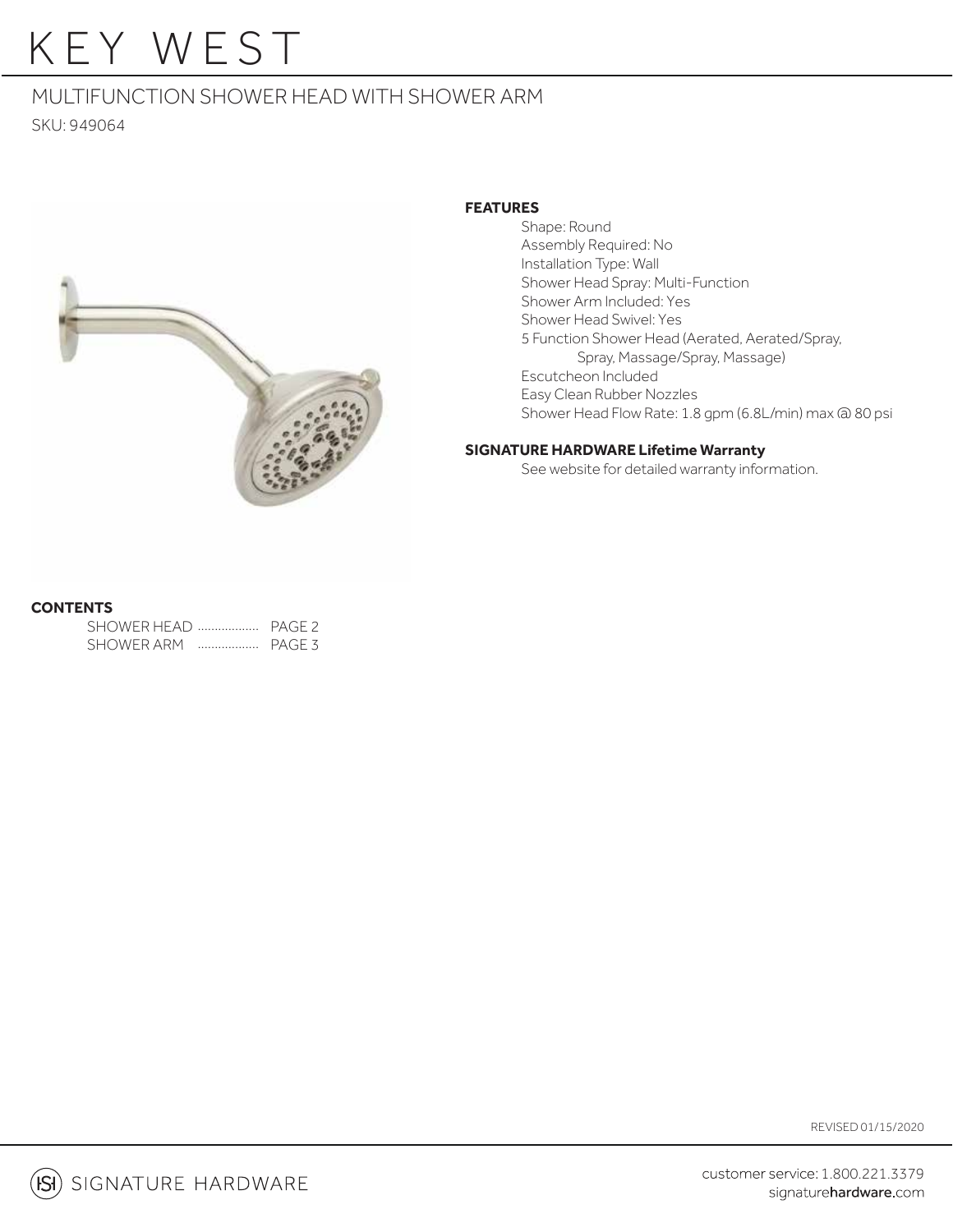## KEY WEST

### MULTIFUNCTION SHOWER HEAD

SKU: 949064





#### **FEATURES**

 Material: ABS Diameter: 4-1/2" Height: 3-1/8" IPS: 1/2"

#### **CODES/STANDARDS**

 cUPC ASME A112.18.1/CSA B125.1 WaterSense CEC Listed Cal Green Massachusetts Accepted

#### **SIGNATURE HARDWARE LIFETIME WARRANTY**

See website for warranty information



#### Code: SHSH2030GBN SHSH2030GCP/SHSH2030GPN PAGE 2

All dimensions and specifications are nominal and may vary. Use actual products for accuracy in critical situations.

 $(S)$  signature hardware

customer service 1.800.221.3379 signaturehardware.com